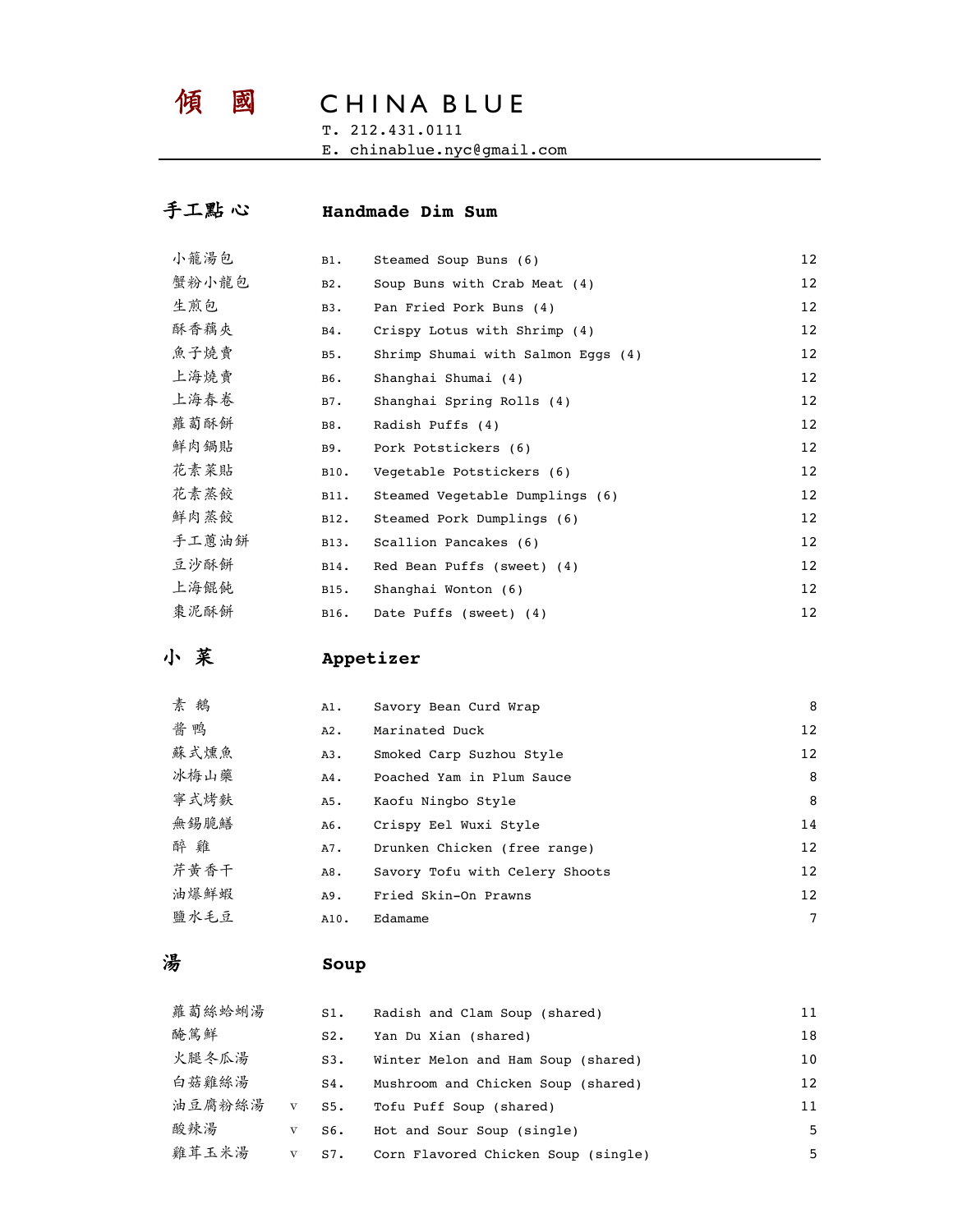# 傾 國 CHINA BLUE

T. 212.431.0111

E. chinablue.nyc@gmail.com

## 私房小菜 **Entrees**

| 三杯雞   | 01.     | Three Cup Chicken                             | 19 |
|-------|---------|-----------------------------------------------|----|
| 他鄉風味  |         | Delicacies from Other Provinces               | 12 |
| 鸡丝韭菜花 | E31.    | Chicken with Chive Flower                     | 18 |
| 砂鍋羊肉湯 | E30.    | Lamb Stew in Clay Pot                         | 22 |
| 砂鍋獅子頭 | E29.    | Slow Cooked "Lion's Head" Meatball            | 20 |
| 小椒牛肉絲 | E28.    | Shredded Beef with Asian Chili                | 18 |
| 栗子羊肉  | E27.    | Lamb Cooked with Chestnut                     | 22 |
| 蟹粉獅子頭 | $E26$ . | Crab Flavored "Lion's Head" Meatball          | 17 |
| 蜜汁火腿  | E25.    | Honey Glazed Chinese Ham (with steamed bread) | 19 |
| 八寶辣醬  | E24.    | Eight Delicacies in Spicy Sauce               | 16 |
| 香醋腐乳肉 | E23.    | Fermented Tofu Flavored Pork                  | 19 |
| 梅干菜扣肉 | E21.    | Sliced Pork in Pickled Mustard Greens         | 18 |
| 無錫排骨  | $E20$ . | Pork Ribs Wuxi Style                          | 19 |
| 東坡肉   | E19.    | Dongpo Pork (with lotus bun)                  | 19 |
| 油豆腐雞  | E18.    | Chicken Stew with Tofu Puff                   | 16 |
| 栗子嫩雞  | E17.    | Braised Chicken with Chestnuts                | 18 |
| 雞火燴干絲 | E16.    | Shredded Bean Curd in Chicken and Ham Stock   | 18 |
| 絲瓜干貝  | E15.    | Sautéed Scallops with Loofah                  | 24 |
| 鍋巴蝦仁  | E14.    | Shrimp Sauce over Crispy Rice                 | 18 |
| 蝦仁豆腐  | E13.    | Braised Tofu with Shrimp                      | 17 |
| 蟹肉豆腐  | E12.    | Braised Tofu with King Crab Meat              | 19 |
| 雪菜魚片  | E10.    | Fish Fillets with Chinese Mustard Greens      | 19 |
| 韭黄墨魚  | E9.     | Sliced Squid with Chives                      | 20 |
| 椒鹽魚片  | E8.     | Salt and Pepper flavored Fish Fillets         | 20 |
| 西湖醋魚  | $E7$ .  | West Lake Fish in Vinegar Sauce               | 22 |
| 醋溜魚片  | E6.     | Rice Lees Flavored Fish Fillets               | 22 |
| 酥香全魚  | E5.     | Fragrant Fried Whole Fish (bass)              | 29 |
| 松子全魚  | $E4$ .  | Fish Blossom (bass)                           | 28 |
| 豆酥蒸全魚 | $E3$ .  | Steamed Bass with Crispy Soy                  | 29 |
| 韭黄鱔糊  | $E2$ .  | Shredded Eel Sautéed with Chives              | 29 |
| 挂炉烤鴨  | Е1.     | Rosted Duck Shanghai Style                    | 52 |

| $ \gamma$ $\gamma$<br>◡--- | Intee cup chicken                       | <b>I</b> |
|----------------------------|-----------------------------------------|----------|
| 樹子蒸魚<br>02.                | Steamed Fish with Pickled Manjack Fruit | 22       |
| 京醬肉絲<br>03.                | Shredded Pork Beijing Style             | 16       |
| 香干肉絲<br>04.                | Savory Tofu with Shredded Pork          | 15.      |

菜 蔬 **Vegetables**